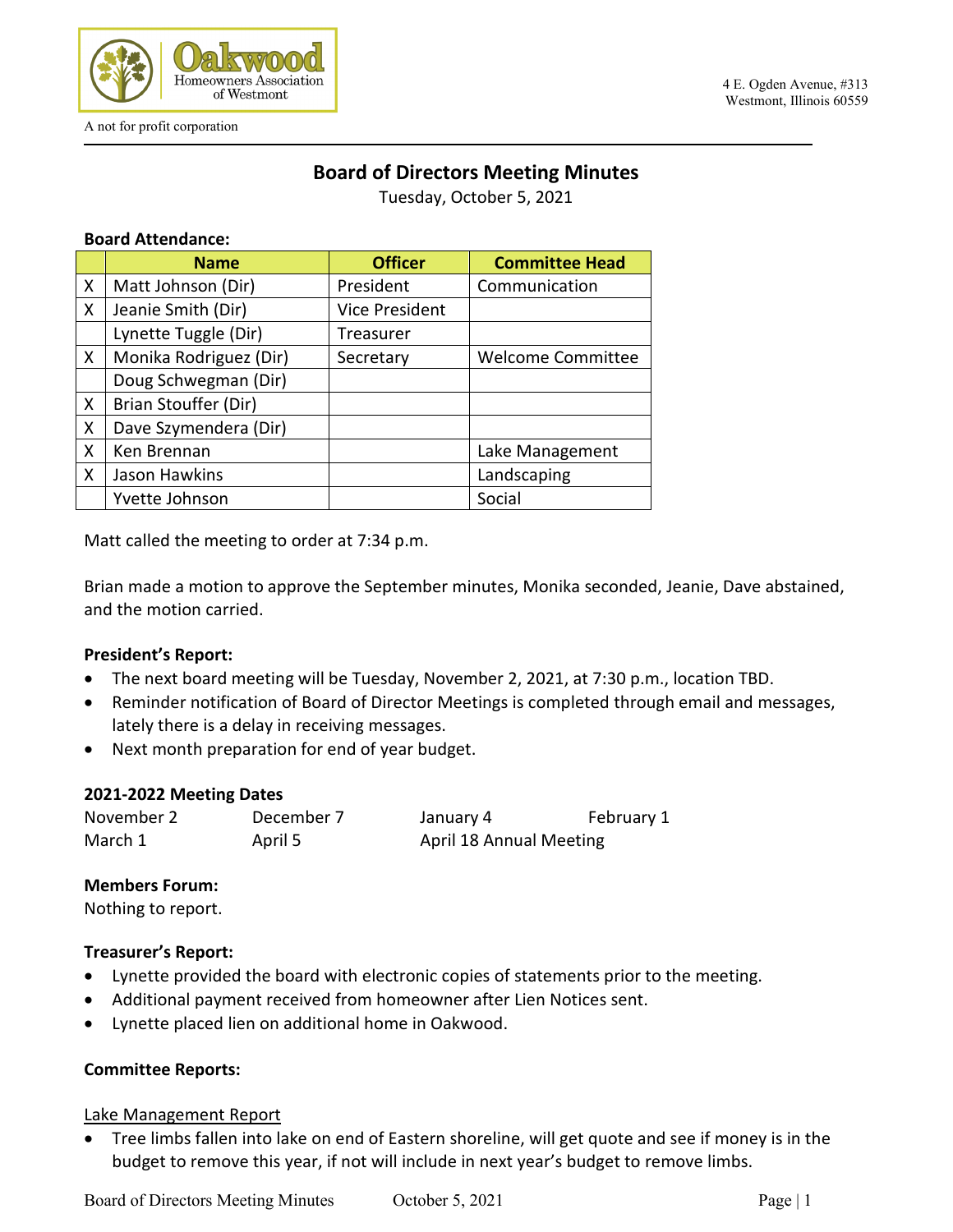- Ken showed map of water shed and identified where Lake Charles receives water from.
- Mark will set up meeting with EAM to discuss what can maybe be done differently in the future to ensure the health of Lake Charles.
- EAM still owes a fish study for this contract period.
- Monika expressed concern with the algae near the beach, Ken discussed what causes algae and that the underwater plants in Lake Charles died in late June and unsure why.
- Explore the possibility of putting money in budget for next year to test and see if something could be done to encourage plant growth in order to reduce algae in the lake.
- Ken will discuss with committee whether Christmas trees should be placed into Lake Charles again.
- Ken was unsure if the cat tails were cut back and disposed of, will get update.

# Landscape Report

- Mulch was added to trees on east side of North entrance near retention area.
- Dandelions near North entrance need to be treated.
- Jason cut down spruce bush and TJs removed from cul-de-sac on north end, this cul-de-sac could be option for next pollination garden.
- Dead branches will be removed on west side of beach, Jason reached out to Davey's for price.
- Jason will dig up Jeanie's red oak and will relocate near beach.
- TJs will be contacted to remove garbage bags near entrance of Ogden and Oakwood, will also remove brush.
- Holiday lights: open to any suggestions on vendors, email will be sent to Oakwood residents for vendor recommendations.

# Social Report

• Halloween Party will be another bag drop off event due to the concern and rise in COVID, article in Oak Leaf.

# Communications Report

- Oak Leaf distributed, no issues with new delivery crew.
- Next Oak Leaf in December.

# Welcoming Report

• Two homes were visited.

# **Old Business**

- Gas lamps: Several residents had lamps replaced, Dave will seek feedback on the replacement.
- Driveways: Monika noted that John reached out to residents requesting identification of services wanted to receive a quote. No updates to date.
- Structure extending into lake is not in compliance and Matt will talk to resident about removing, altering, etc. the structure.

# **New Business**

- Oak Leaf to be included in Westmont time capsule.
- Investigate how Lake Charles received its name.